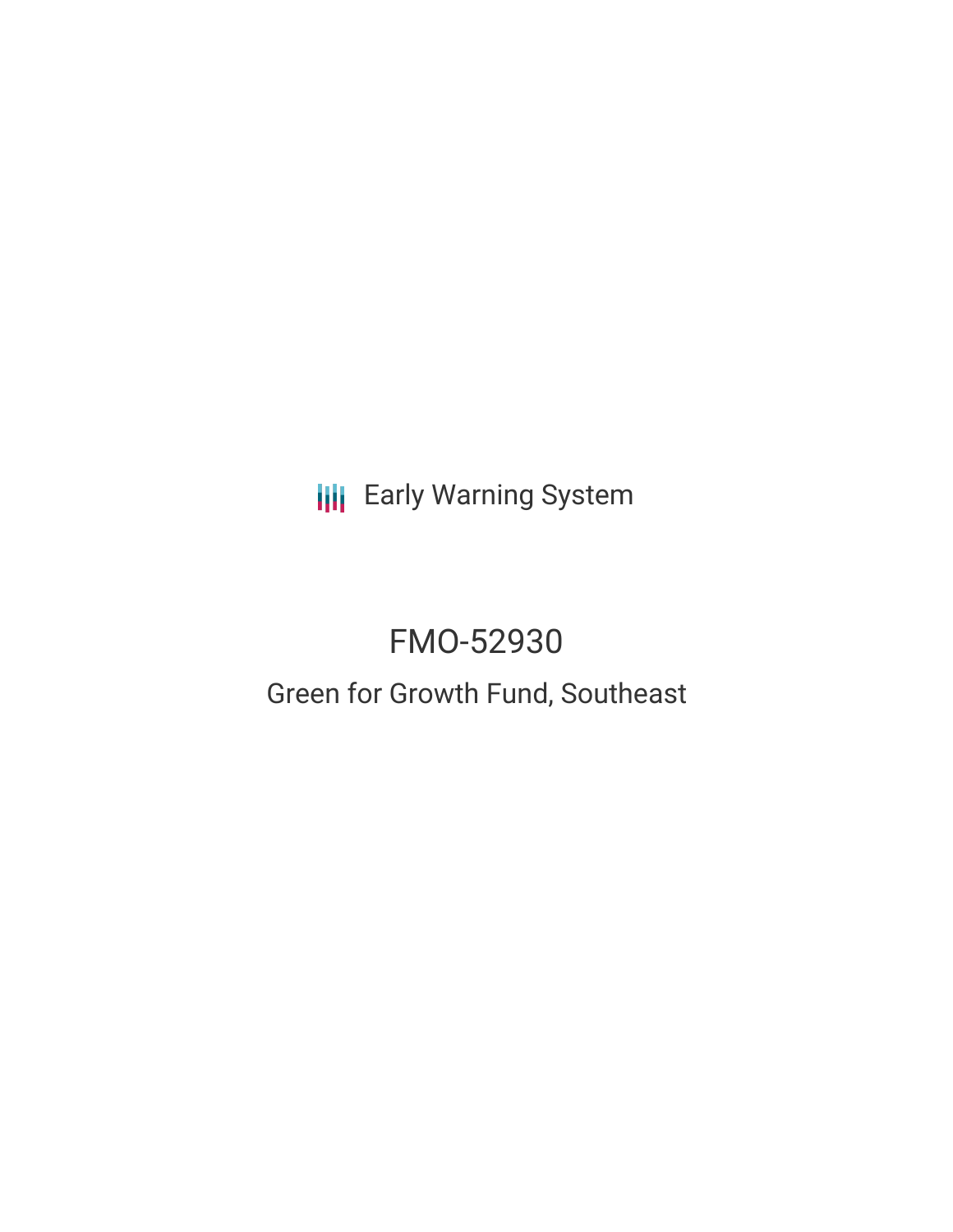

### **Quick Facts**

| <b>Financial Institutions</b> | Netherlands Development Finance Company (FMO) |
|-------------------------------|-----------------------------------------------|
| <b>Status</b>                 | Approved                                      |
| <b>Bank Risk Rating</b>       | B                                             |
| <b>Voting Date</b>            | 2018-11-15                                    |
| <b>Borrower</b>               | Green for Growth Fund                         |
| <b>Sectors</b>                | Climate and Environment, Finance              |
| <b>Ring Fence</b>             | Climate                                       |
| <b>Investment Type(s)</b>     | Loan                                          |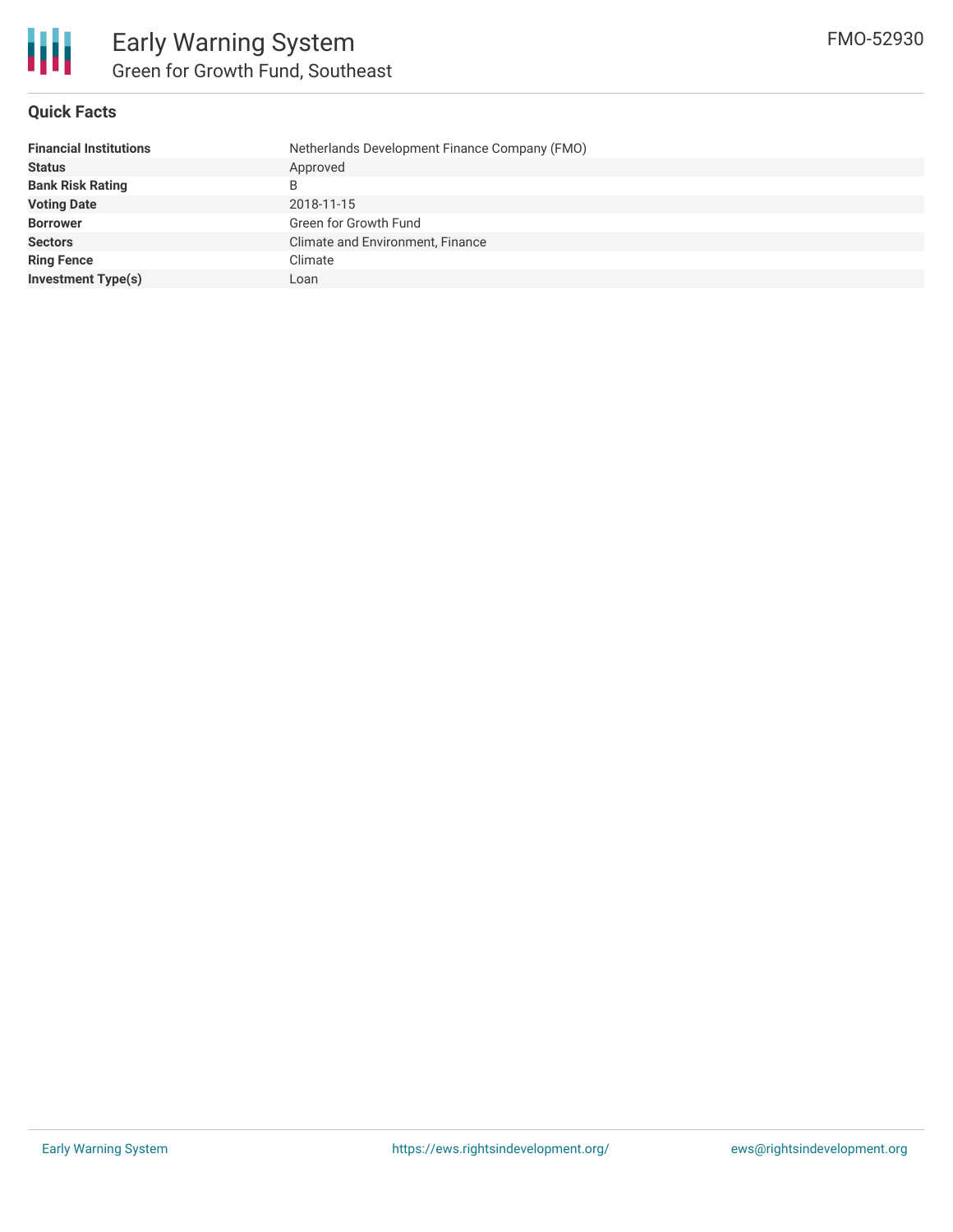

### **Project Description**

According to FMO's website, this project provides financing to the Green for Growth Fund for funding activities to achieve a 20% reduction in energy or resource consumption and / or a 20% reduction in CO2 emissions.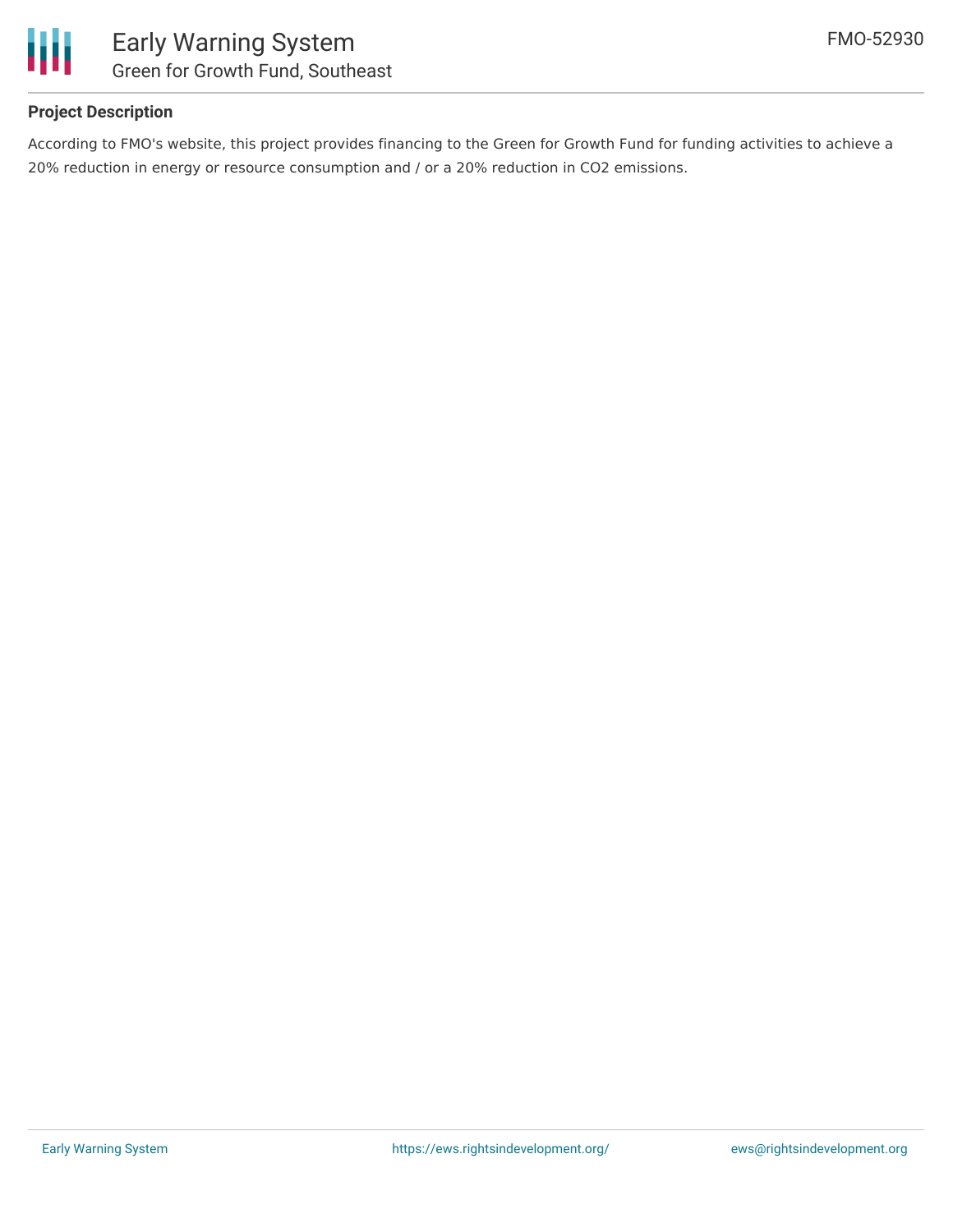### **Investment Description**

Netherlands Development Finance Company (FMO)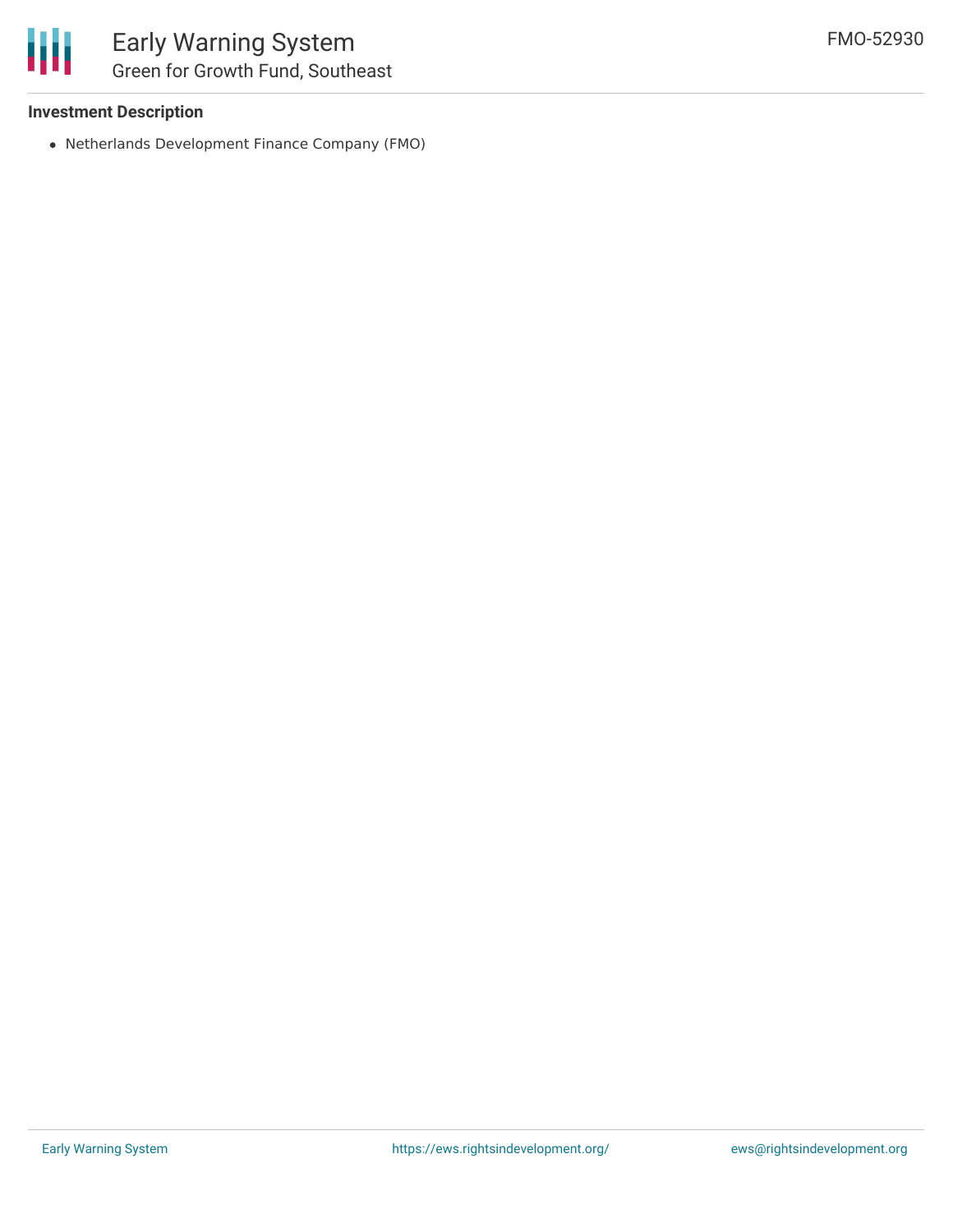

### **Private Actor Relationship**

There is often limited information publicly available about what development banks are funding through financial intermediaries. In 2021, the Early Warning System partnered with Oxfam International to incorporate information on high-risk projects being funded by financial intermediaries receiving funding from the International Finance Corporation (IFC) and the Dutch Development Bank (FMO).

The information listed below describes the relationship between the different private actors linked to high-risk sectors and subprojects of IFC and FMO's financial intermediary investments and/or the financial intermediary's parent companies made from 2017 through 2020, including any associated ring fences.

The database, however, does not explicitly or implicitly imply that IFC or FMO have material exposure to or are contractually or legally accountable to the sub-projects financed by their financial intermediaries or the financial intermediary's parent companies. It only shows a seemingly financial relationship among the different private actors, the financial intermediaries, and IFC or FMO.

### **Private Actors Description**

"Green for Growth Fund ("GGF") is a structured debt fund with EUR 578 million committed capital, managed by Finance in Motion ("FiM"). It is the first specialized fund to advance energy effiency (EE), renewable energy (RE) and resource efficiency (REff) in Southeast Europe (incl. Turkey), the European Neighborhood Region-East, and the Middle East and North Africa (MENA). GGF is an innovative public-private partnership established to reduce energy consumption and CO2 emissions. GGF provides refinancing to financial institutions to enhance their participation in the EE and RE sectors and also makes direct investments in non-financial institutions with projects in these areas. The activities of GGF are supported by a technical assistance facility."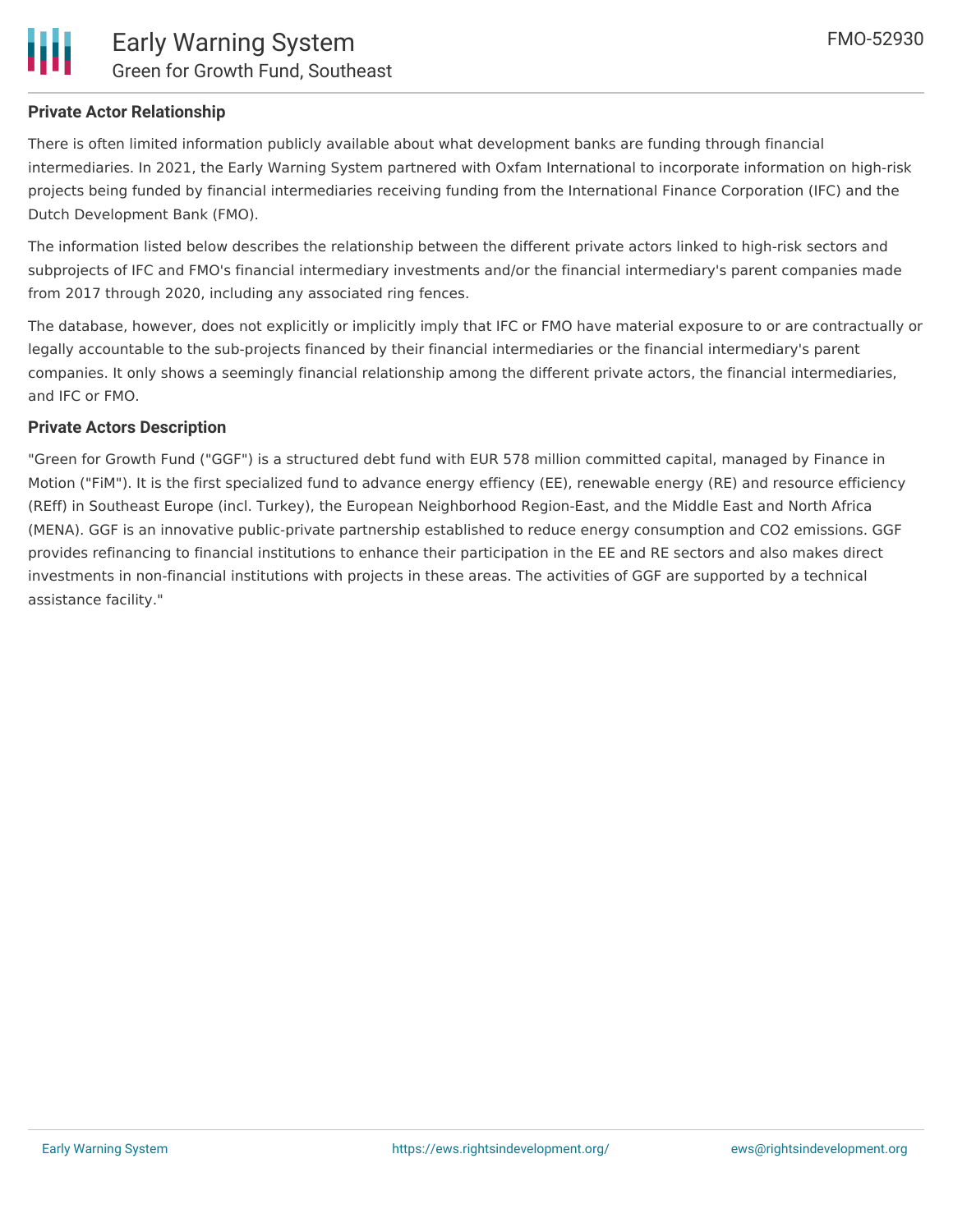

### Early Warning System Green for Growth Fund, Southeast

| <b>Private Actor 1</b>                       | <b>Private Actor</b><br>1 Role | <b>Private Actor</b><br>1 Sector |               | <b>Relation Private Actor 2</b>                             | <b>Private Actor</b><br>2 Role | <b>Private Actor</b><br>2 Sector |
|----------------------------------------------|--------------------------------|----------------------------------|---------------|-------------------------------------------------------------|--------------------------------|----------------------------------|
| <b>BPE Holding</b>                           | Parent<br>Company              | Energy                           | owns          | Nubian Suns Solar PV Program - Phoenix Solar<br>(50MW)      | Client                         | Energy                           |
| <b>DEG</b>                                   | Parent<br>Company              | Energy                           | owns          | Dolovo Cibuk (Tesla) Wind Farm (158MW)                      | Client                         | Energy                           |
| <b>Desert Technologies</b>                   | Parent<br>Company              | Energy                           | owns          | Nubian Suns Solar PV Program - Arc Solar (50<br>MW)         | Client                         | Energy                           |
| <b>Egypt Opportunity Capital</b>             | Parent<br>Company              | Energy                           | owns          | Nubian Suns Solar PV Program - Phoenix Solar<br>(50MW)      | Client                         | Energy                           |
| Elicio NV                                    | Parent<br>Company              | Energy                           | owns          | Alibunar Wind Project (42MW)                                | Client                         | Energy                           |
| Elicio NV                                    | Parent<br>Company              | Energy                           | owns          | Electrawinds-s doo Beograd                                  | Client                         | Energy                           |
| Energia                                      | Parent<br>Company              | Energy                           | owns          | Nubian Suns Solar PV Program - Arc Solar (50<br>MW)         | Client                         | Energy                           |
| Enerray                                      | Parent<br>Company              | Energy                           | owns          | Nubian Suns Solar PV Program - Arc Solar (50<br>MW)         | Client                         | Energy                           |
| <b>Enerray Global Solar</b><br>Opportunities | Parent<br>Company              | Energy                           | owns          | Nubian Suns Solar PV Program - Arc Solar (50<br>MW)         | Client                         | Energy                           |
| Green for Growth Fund                        | Investor                       | Finance                          | invests<br>in | Acquisition of 31.4% in Dariali Hydropower Plant<br>(108MW) | Client                         | Energy                           |
| Green for Growth Fund                        | Investor                       | Finance                          | invests<br>in | Alibunar Wind Project (42MW)                                | Client                         | Energy                           |
| Green for Growth Fund                        | Investor                       | Finance                          | invests<br>in | Boguslav Solar Power Project (45MW)                         | Client                         | Energy                           |
| Green for Growth Fund                        | Investor                       | Finance                          | invests<br>in | <b>BPE Holding</b>                                          | Parent<br>Company              | Energy                           |
| Green for Growth Fund                        | Investor                       | Finance                          | invests<br>in | <b>DEG</b>                                                  | Parent<br>Company              | Energy                           |
| Green for Growth Fund                        | Investor                       | Finance                          | invests<br>in | Desert Technologies                                         | Parent<br>Company              | Energy                           |
| Green for Growth Fund                        | Investor                       | Finance                          | invests<br>in | Dolovo Cibuk (Tesla) Wind Farm (158MW)                      | Client                         | Energy                           |
| Green for Growth Fund                        | Investor                       | Finance                          | invests<br>in | <b>Egypt Opportunity Capital</b>                            | Parent<br>Company              | Energy                           |
| Green for Growth Fund                        | Investor                       | Finance                          | invests<br>in | Electrawinds-s doo Beograd                                  | Client                         | Energy                           |
| Green for Growth Fund                        | Investor                       | Finance                          | invests<br>in | Elicio NV                                                   | Parent<br>Company              | Energy                           |
| Green for Growth Fund                        | Investor                       | Finance                          | invests<br>in | Energia                                                     | Parent<br>Company              | Energy                           |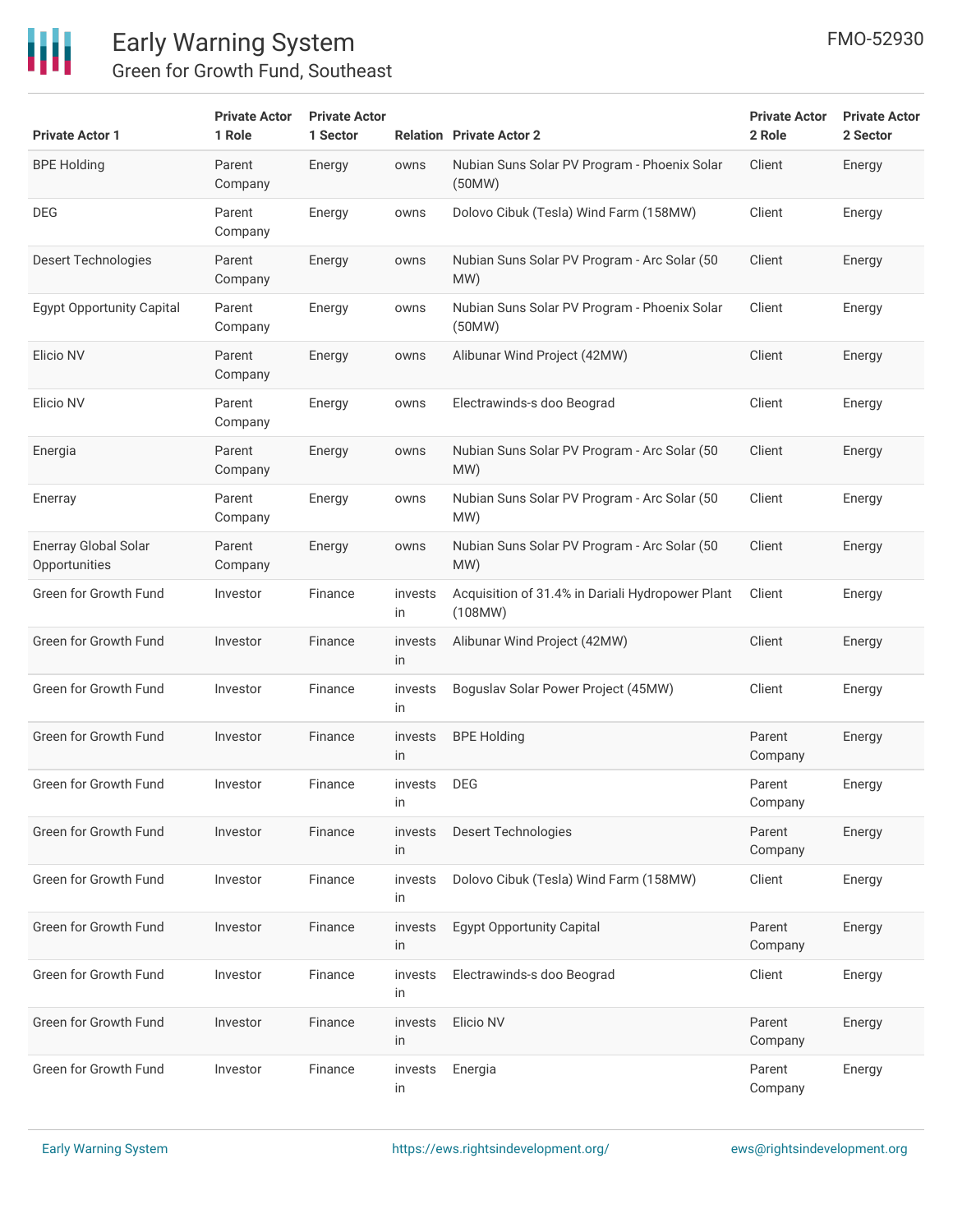

## Early Warning System Green for Growth Fund, Southeast

| <b>Private Actor 1</b>   | <b>Private Actor</b><br>1 Role | <b>Private Actor</b><br>1 Sector |               | <b>Relation</b> Private Actor 2                        | <b>Private Actor</b><br>2 Role | <b>Private Actor</b><br>2 Sector |
|--------------------------|--------------------------------|----------------------------------|---------------|--------------------------------------------------------|--------------------------------|----------------------------------|
| Green for Growth<br>Fund | Investor                       | Finance                          | invests<br>in | Enerray                                                | Parent<br>Company              | Energy                           |
| Green for Growth<br>Fund | Investor                       | Finance                          | invests<br>in | <b>Enerray Global Solar Opportunities</b>              | Parent<br>Company              | Energy                           |
| Green for Growth<br>Fund | Investor                       | Finance                          | invests<br>in | ib Vogt                                                | Parent<br>Company              | Energy                           |
| Green for Growth<br>Fund | Investor                       | Finance                          | invests<br>in | <b>Infinity Solar Energy</b>                           | Parent<br>Company              | Energy                           |
| Green for Growth<br>Fund | Investor                       | Finance                          | invests<br>in | Masdar                                                 | Parent<br>Company              | Energy                           |
| Green for Growth<br>Fund | Investor                       | Finance                          | invests<br>in | <b>NBT AS</b>                                          | Parent<br>Company              | Energy                           |
| Green for Growth<br>Fund | Investor                       | Finance                          | invests<br>in | Nubian Suns Solar PV Program - Arc Solar (50 MW)       | Client                         | Energy                           |
| Green for Growth<br>Fund | Investor                       | Finance                          | invests<br>in | Nubian Suns Solar PV Program - Phoenix Solar<br>(50MW) | Client                         | Energy                           |
| Green for Growth<br>Fund | Investor                       | Finance                          | invests<br>in | <b>Phoenix Power Ventures</b>                          | Parent<br>Company              | Energy                           |
| Green for Growth<br>Fund | Investor                       | Finance                          | invests<br>in | Phoenix Solar AG                                       | Parent<br>Company              | Energy                           |
| Green for Growth<br>Fund | Investor                       | Finance                          | invests<br>in | Phoenix Solar Power Plant                              | Client                         | Energy                           |
| Green for Growth<br>Fund | Investor                       | Finance                          | invests<br>in | <b>Scatec Solar ASA</b>                                | Parent<br>Company              | Energy                           |
| Green for Growth<br>Fund | Investor                       | Finance                          | invests<br>in | <b>SECI</b>                                            | Parent<br>Company              | Energy                           |
| Green for Growth<br>Fund | Investor                       | Finance                          | invests<br>in | <b>SECI Holdings Inc</b>                               | Parent<br>Company              | Energy                           |
| Green for Growth<br>Fund | Investor                       | Finance                          | invests<br>in | Seci Solar Power Plant                                 | Client                         | Energy                           |
| Green for Growth<br>Fund | Investor                       | Finance                          | invests<br>in | Syvashenergoprom LLC                                   | Client                         | Energy                           |
| Green for Growth<br>Fund | Investor                       | Finance                          | invests<br>in | Taaleri                                                | Parent<br>Company              | Energy                           |
| Green for Growth<br>Fund | Investor                       | Finance                          | invests<br>in | Tokyo Electric Power Company (TEPCO)                   | Parent<br>Company              | Energy                           |
| Green for Growth<br>Fund | Investor                       | Finance                          | invests<br>in | Total (Total Eren)                                     | Parent<br>Company              | Energy                           |
| ib Vogt                  | Parent<br>Company              | Energy                           | owns          | Nubian Suns Solar PV Program - Phoenix Solar<br>(50MW) | Client                         | Energy                           |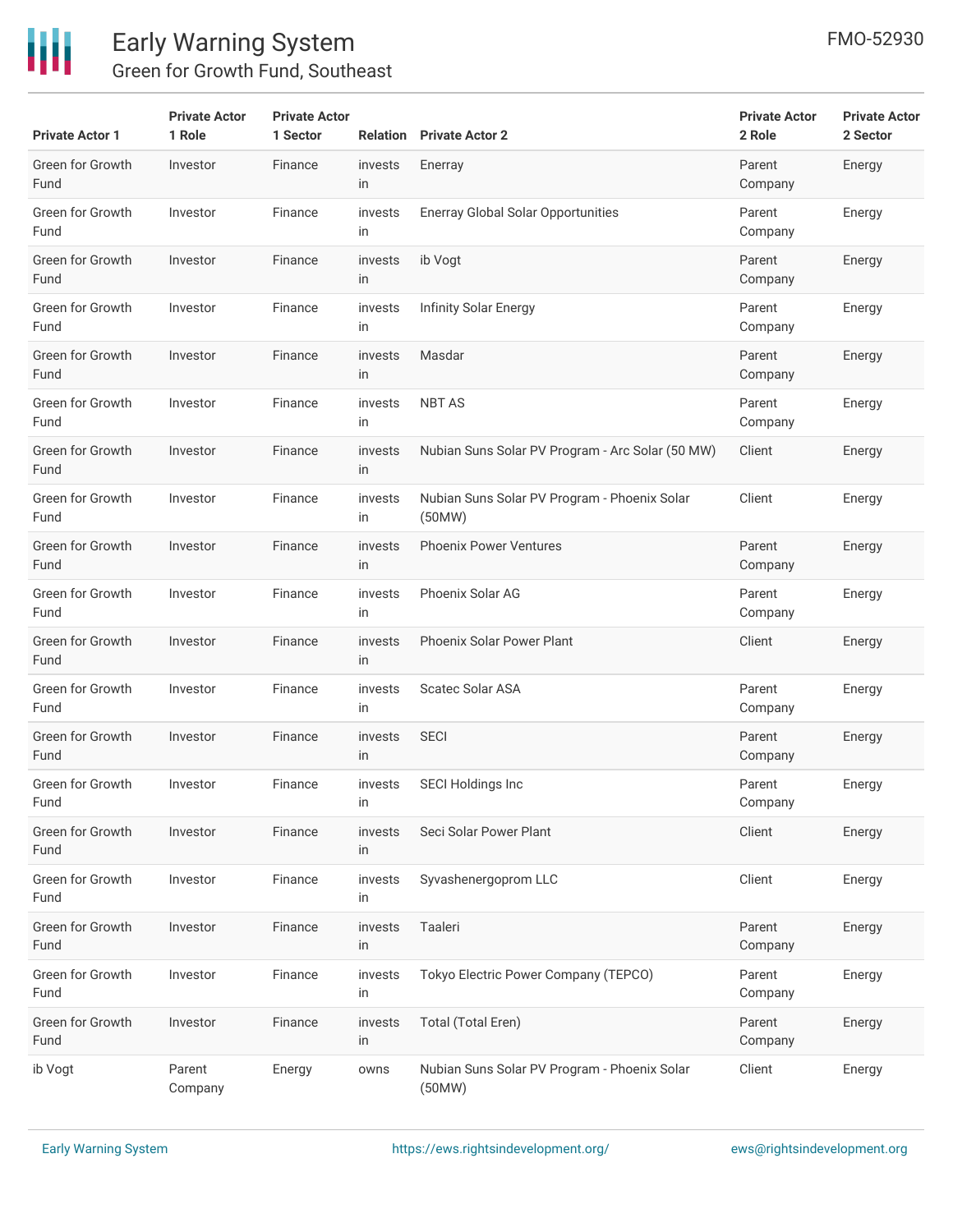

### Early Warning System Green for Growth Fund, Southeast

| <b>Private Actor 1</b>                  | <b>Private Actor</b><br>1 Role | <b>Private Actor</b><br>1 Sector |      | <b>Relation Private Actor 2</b>                             | <b>Private Actor Private Actor</b><br>2 Role | 2 Sector |
|-----------------------------------------|--------------------------------|----------------------------------|------|-------------------------------------------------------------|----------------------------------------------|----------|
| <b>Infinity Solar Energy</b>            | Parent<br>Company              | Energy                           | owns | Nubian Suns Solar PV Program - Phoenix Solar<br>(50MW)      | Client                                       | Energy   |
| Masdar                                  | Parent<br>Company              | Energy                           | owns | Dolovo Cibuk (Tesla) Wind Farm (158MW)                      | Client                                       | Energy   |
| <b>NBT AS</b>                           | Parent<br>Company              | Energy                           | owns | Syvashenergoprom LLC                                        | Client                                       | Energy   |
| <b>Phoenix Power Ventures</b>           | Parent<br>Company              | Energy                           | owns | Nubian Suns Solar PV Program - Phoenix Solar<br>(50MW)      | Client                                       | Energy   |
| Phoenix Solar AG                        | Parent<br>Company              | Energy                           | owns | <b>Phoenix Solar Power Plant</b>                            | Client                                       | Energy   |
| <b>Scatec Solar ASA</b>                 | Parent<br>Company              | Energy                           | owns | Boguslav Solar Power Project (45MW)                         | Client                                       | Energy   |
| <b>SECI</b>                             | Parent<br>Company              | Energy                           | owns | Nubian Suns Solar PV Program - Arc Solar (50<br>MW)         | Client                                       | Energy   |
| <b>SECI Holdings Inc</b>                | Parent<br>Company              | Energy                           | owns | Seci Solar Power Plant                                      | Client                                       | Energy   |
| Taaleri                                 | Parent<br>Company              | Energy                           | owns | Dolovo Cibuk (Tesla) Wind Farm (158MW)                      | Client                                       | Energy   |
| Taaleri                                 | Parent<br>Company              | Energy                           | owns | Syvashenergoprom LLC                                        | Client                                       | Energy   |
| Tokyo Electric Power Company<br>(TEPCO) | Parent<br>Company              | Energy                           | owns | Acquisition of 31.4% in Dariali Hydropower<br>Plant (108MW) | Client                                       | Energy   |
| Total (Total Eren)                      | Parent<br>Company              | Energy                           | owns | Syvashenergoprom LLC                                        | Client                                       | Energy   |